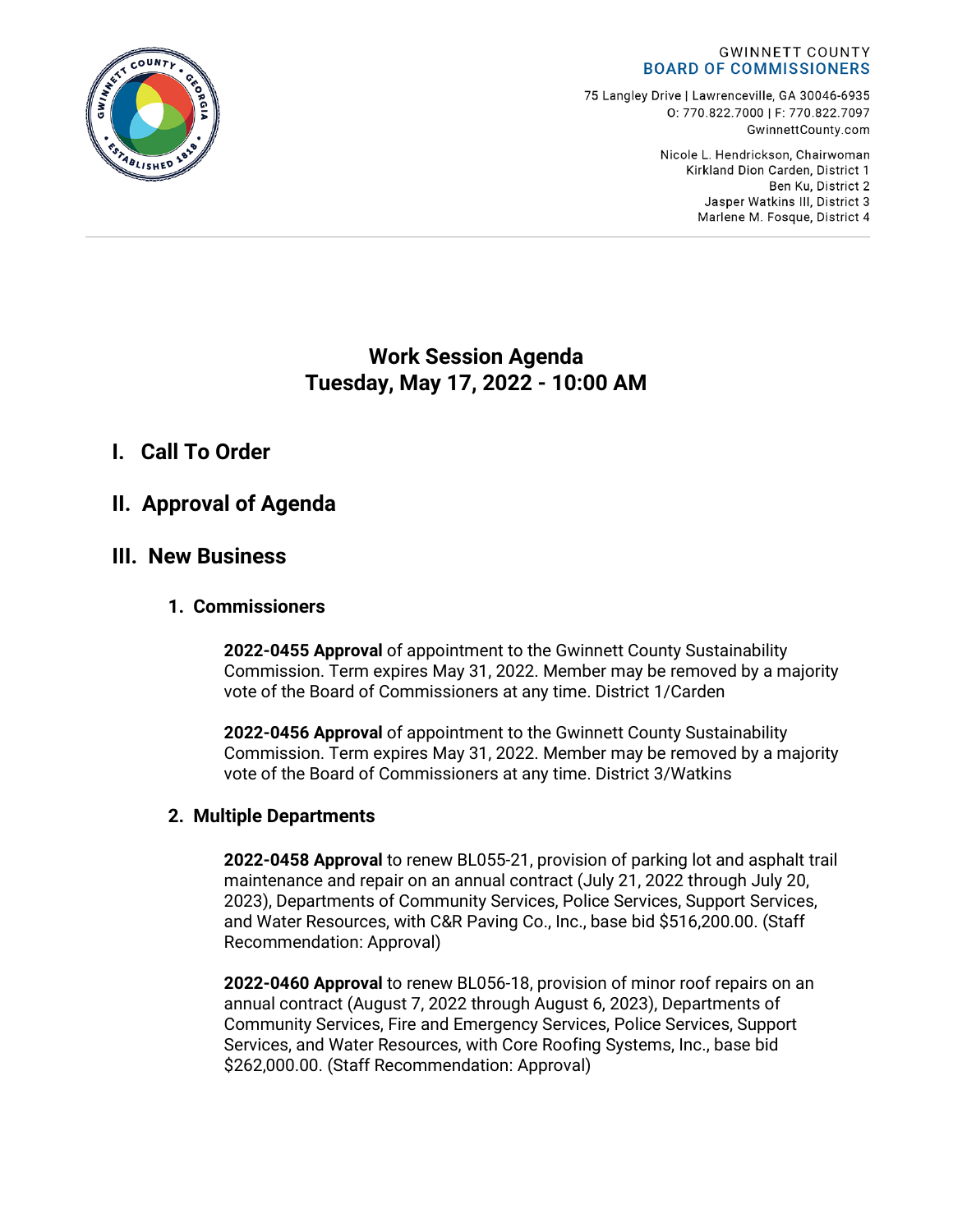## **III. New Business**

#### **3. Community Services/Tina Fleming**

**2022-0482 Award BL021-22**, construction of Ivy Creek multi-use trail and improvements, to Lewallen Construction Company, Inc., amount not to exceed \$3,430,119.91. Contract to follow award. Subject to approval as to form by the Law Department. This contract is funded by the 2017 SPLOST Program. (Staff Recommendation: Award)

**2022-0526 Award BL055-22**, provision of meal delivery services on an annual contract (May 17, 2022 through May 16, 2023), to Charter 1 Foods, Inc., base bid \$340,000.00. This contract is funded by the American Rescue Plan Act. (Staff Recommendation: Award)

**2022-0492 Approval** to renew BL100-21, provision of respite care for Gwinnett County residents on an annual contract (June 22, 2022 through June 21, 2023), with Southern Home Care Services, Inc. dba All Ways Caring Homecare, as the primary service provider, and Aachele Home Nursing Services, LLC, as the secondary service provider, base bid \$210,000.00. This contract is funded by the Atlanta Regional Commission. (Staff Recommendation: Approval)

#### **4. Correctional Services/Darrell Johnson**

**2022-0457 Approval** to renew RP003-20, provision of inmate healthcare on an annual contract (July 1, 2022 through June 30, 2023), with NaphCare, Inc., base amount \$1,816,691.71. (Staff Recommendation: Approval)

#### **5. Fire Services/Russell S. Knick**

**2022-0474 Approval** to renew RP014-19, purchase of firefighter turnout gear on an annual contract (June 17, 2022 through June 16, 2023), with Bennett Fire Products Company, Inc., base amount \$2,217,646.52. (Staff Recommendation: Approval)

**2022-0477 Approval** to renew BL036-21, purchase of nitrile gloves on a sixmonth contract (July 20, 2022 through January 19, 2023), with Life-Assist, Inc. and Sustenance, Inc., base bid \$260,000.00 (negotiated cost savings of approximately \$62,320.00). (Staff Recommendation: Approval)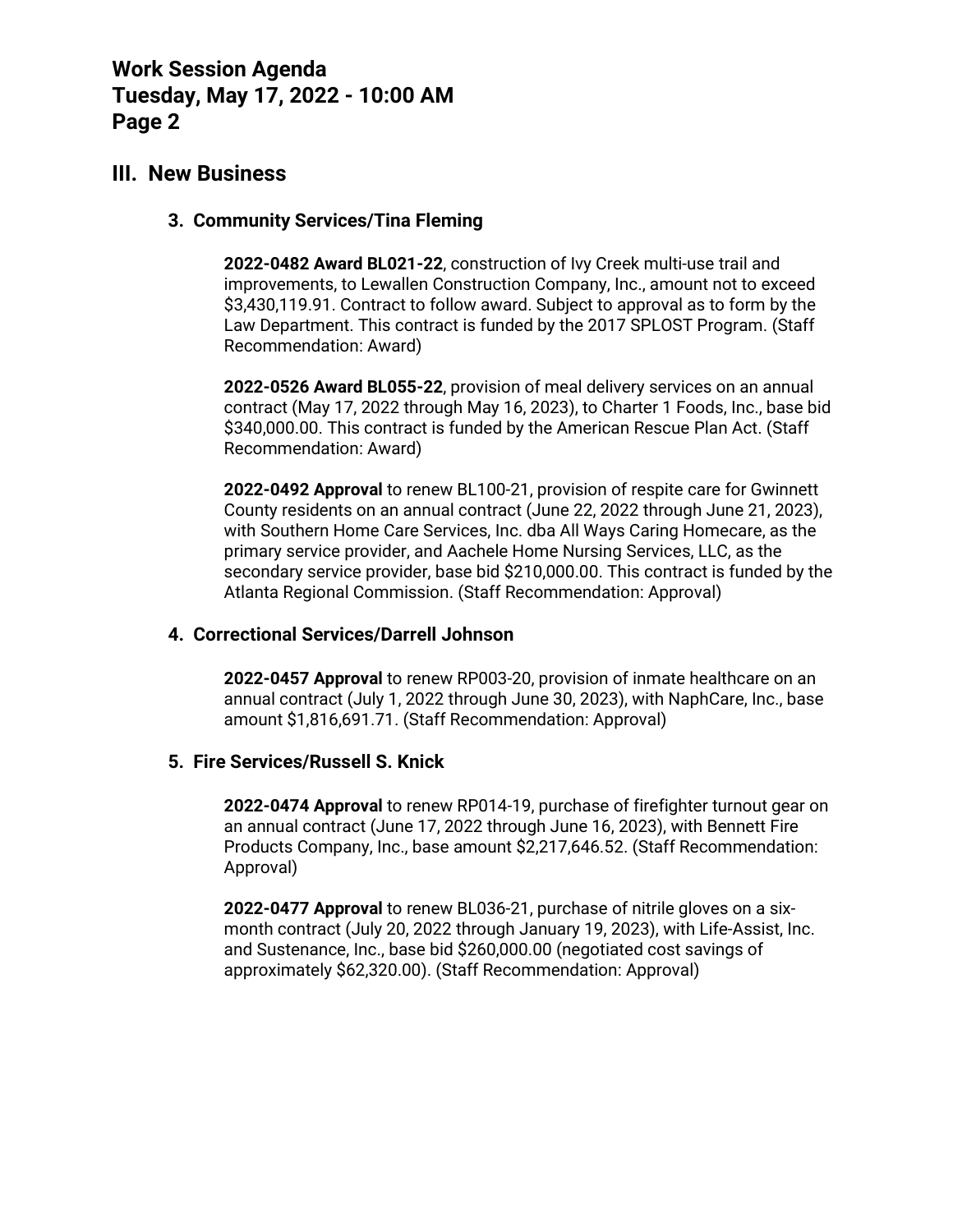## **III. New Business**

#### **6. Human Resources/Adrienne McAllister**

**2022-0430 Approval** to renew RP004-21, identity theft protection on an annual contract (January 1, 2023 through December 31, 2023), with Identity Rehab Corporation dba ID Watchdog, base amount \$80,763.20. This contract is entirely participant funded. (Staff Recommendation: Approval)

**2022-0536 Approval/authorization** of a Resolution Approving the Reorganization of the Juvenile Court of Gwinnett County and Establishing the Department of Child Advocacy and Juvenile Services. Subject to approval as to form by the Law Department. (Staff Recommendation: Approval)

#### **7. Law Department/Michael P. Ludwiczak**

**2022-0530 Approval** of the settlement of the claim of Steven Greene for the sum of \$165,000.00 and authorization for the Chairwoman to execute any documents necessary to effectuate the settlement. All documents are subject to approval as to form by the Law Department. (Staff Recommendation: Approval)

**2022-0483 Approval/authorization** for Declaration of Taking Condemnation proceedings for the property of Store Master Funding III, LLC, and CitiBank, N.A., consisting of 785.38 square feet of fee simple right of way, 2,044.24 square feet of permanent construction easement, and 1,489.34 square feet of 48-month temporary driveway easement, Tax Parcel No. R7009 071, 660 West Pike Street, amount \$60,900.00. Subject to approval as to form by the Law Department. This project is funded by the 2017 SPLOST program.

**2022-0484 Approval/authorization** for Declaration of Taking Condemnation proceedings for the property of D&C Investment Associates, LLLP, consisting of 932.17 square feet of fee simple right of way, 464.52 square feet of permanent construction easements, and 2,949.36 square feet of 48-month temporary construction easement, Tax Parcel No. R7009 029, 690 Duluth Highway, amount \$186,200.00. Subject to approval as to form by the Law Department. This project is funded by the 2017 SPLOST program.

**2022-0485 Approval/authorization** for Declaration of Taking Condemnation proceedings for the property of Christina Marie Atlanta Real Estate, LLC, AMF Realty Company, LLC, successor in interest to Taco Bell Corp., and The Huntington National Bank, consisting of 1,173.94 square feet of permanent construction easements and 456.92 square feet of 48-month temporary driveway easement, Tax Parcel No. R7009 043, 685 Duluth Highway, amount \$21,800.00. Subject to approval as to form by the Law Department. This project is funded by the 2017 SPLOST program.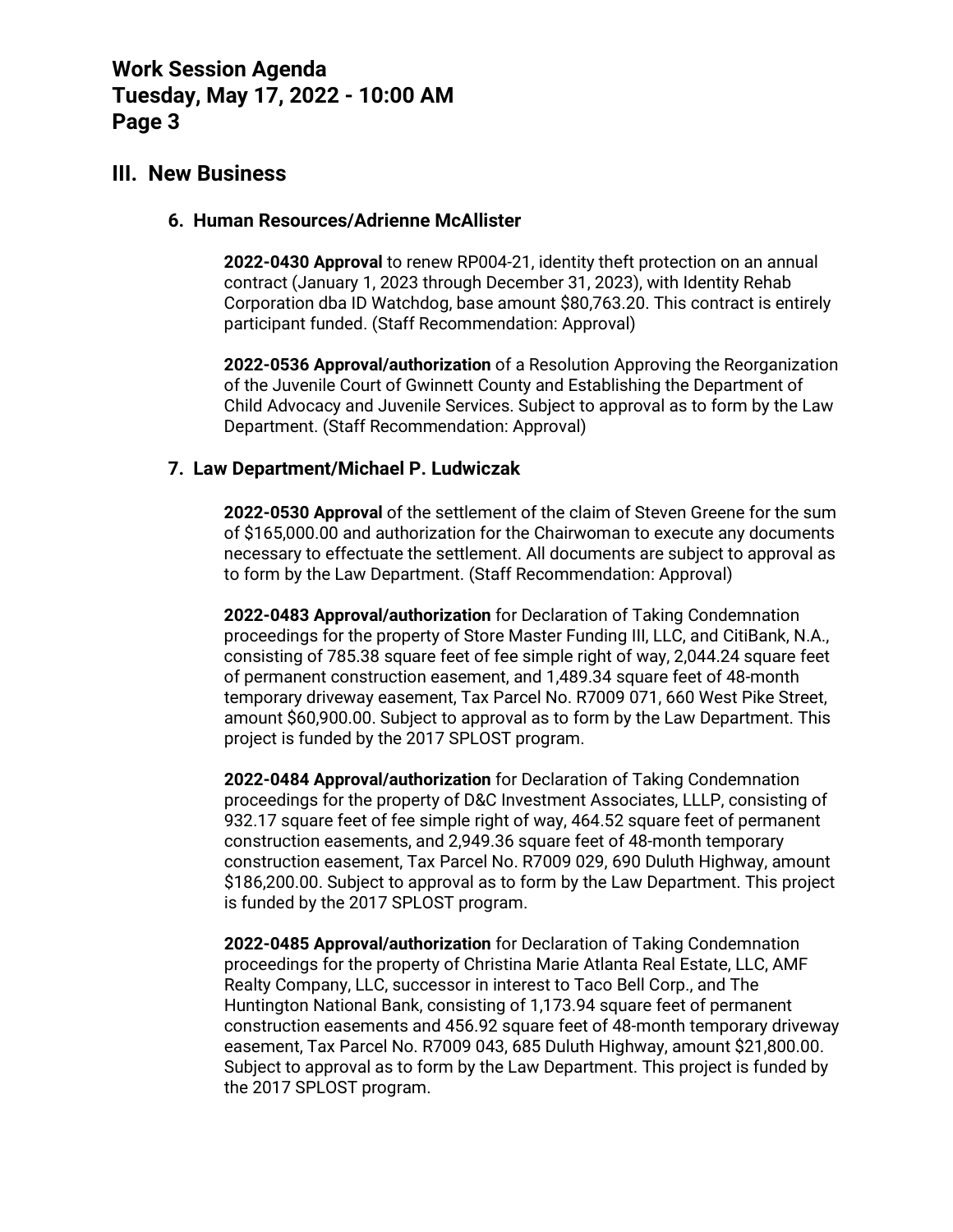## **III. New Business**

### **7. Law Department/Michael P. Ludwiczak**

**2022-0486 Approval/authorization** for Declaration of Taking Condemnation proceedings for the property of Samuel S. Chung and Jane C. Chung, consisting of 11,635.48 square feet of fee simple right of way, 15,560.88 square feet of permanent construction easements, and 1,683.89 square feet of permanent drainage easements, Tax Parcel No. R7197 001, amount \$1,400.00. Subject to approval as to form by the Law Department. This project is funded by the 2017 SPLOST program.

**2022-0528 Approval/authorization** for Declaration of Taking Condemnation proceedings for the property of BLT Alcovy Road, LLC, LD Acquisition Company 18 LLC, and Trailhead Media LLC, consisting of 2.013 acres of fee simple right of way and 1,052.55 linear feet of limited access rights, Tax Parcel Nos. R5277 017, R5277 085, and R5277 003B, 2213 and 2223 Alcovy Road, amount \$775,000.00. Subject to approval as to form by the Law Department. This project is funded by the 2014 SPLOST program.

#### **8. Police Services/James D. McClure**

**2022-0461 Award OS019-22**, purchase and installation of an audio-visual system, to ESB Group, Inc., \$398,502.83. (Staff Recommendation: Award)

### **9. Sheriff/Keybo Taylor**

**2022-0476 Award OS008-22**, purchase and installation of Axon Fleet 3 in-car camera systems on a five (5) year contract, to Axon Enterprises, Inc. This contract shall begin upon execution for a total lifetime contract of five (5) years, amount not to exceed \$1,347,840.00. Contract to follow award. Subject to approval as to form by the Law Department. (Staff Recommendation: Award)

### **10. Support Services/Angelia Parham**

**2022-0427 Award BL030-22**, provision of various utility, landscape equipment and specialty trailers and accessories on an annual contract (May 17, 2022 through May 16, 2023), to K&K Manufacturing, Inc. and The Trailer Shop, LLC dba Trax and Trailers, base bid \$1,114,000.00. (Staff Recommendation: Award)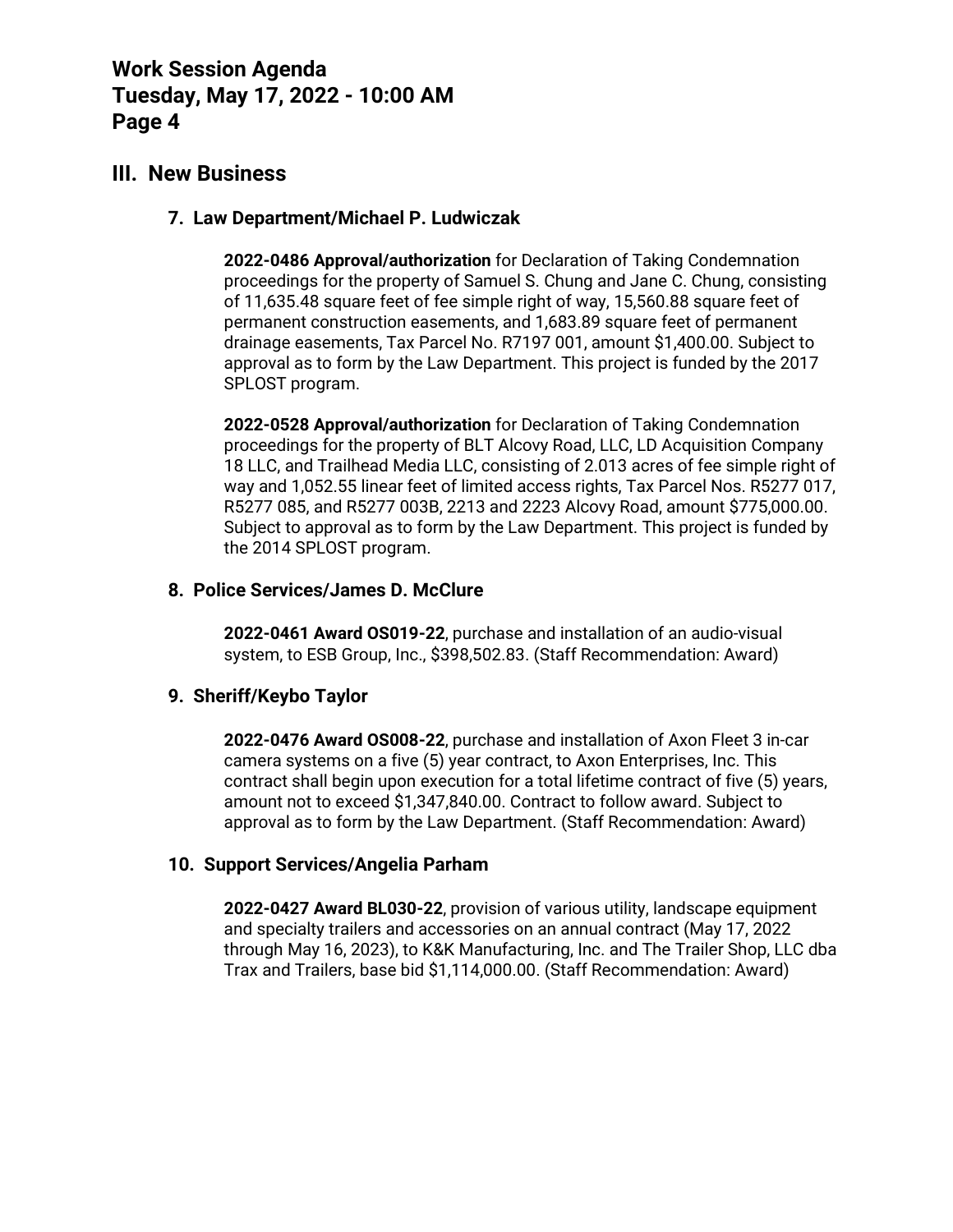## **III. New Business**

### **10. Support Services/Angelia Parham**

**2022-0462 Award RP016-22**, construction manager (CM) at risk for the construction of Gwinnett County OneStop Centerville project, to Hogan Construction Group, LLC, amount not to exceed \$14,000,000.00, inclusive of the construction services budget, \$15,000.00 for preconstruction services, \$595,211.00 for general conditions, and a 2.35% mark-up fee for profit. Authorization for the delegation of authority to the County Administrator to approve guaranteed maximum price (GMP) authorizations and associated change orders. Contract to follow award. Subject to approval as to form by the Law Department. This contract is funded by the American Rescue Plan Act. (Staff Recommendation: Award)

### **11. Transportation/Lewis Cooksey**

**2022-0520 Award RP001-22**, transportation consultant demand professional services on an annual contract (July 1, 2022 through June 30, 2023), per the attached score tabulation, base amount \$15,000,000.00 (negotiated cost savings of approximately \$12,540.00). Contract to follow award. Subject to approval as to form by the Law Department. This contract is funded by various SPLOST Programs. (Staff Recommendation: Award)

**2022-0446 Approval/authorization** for the Chairwoman to execute a Resolution of Commitment to apply for and accept, if awarded, a competitive Federal Transit Administration (FTA) Bus and Bus Facilities Grant (5339) for the Gwinnett Place Transit Center Enhancements and Expansion project. The grant is not to exceed \$8,000,000.00 with a local match of \$2,000,000.00 (20%) being funded through the Atlanta-region Transit Link Authority's (ATL) rideshare revenue to support the estimated project cost of \$20,000,000.00. Approval/authorization for the Chairwoman, or designee, to execute any and all related documents. Subject to approval as to form by the Law Department.

**2022-0497 Approval/authorization** for the Chairwoman to execute an Intergovernmental Agreement with the City of Peachtree Corners regarding median landscaping on Peachtree Corners Circle between Jones Mill Road and SR 140/Holcomb Bridge Road. The City will be responsible for all cost associated with the installation and maintenance of this project. There will be no cost to the County. Subject to approval as to form by the Law Department. (Staff Recommendation: Approval)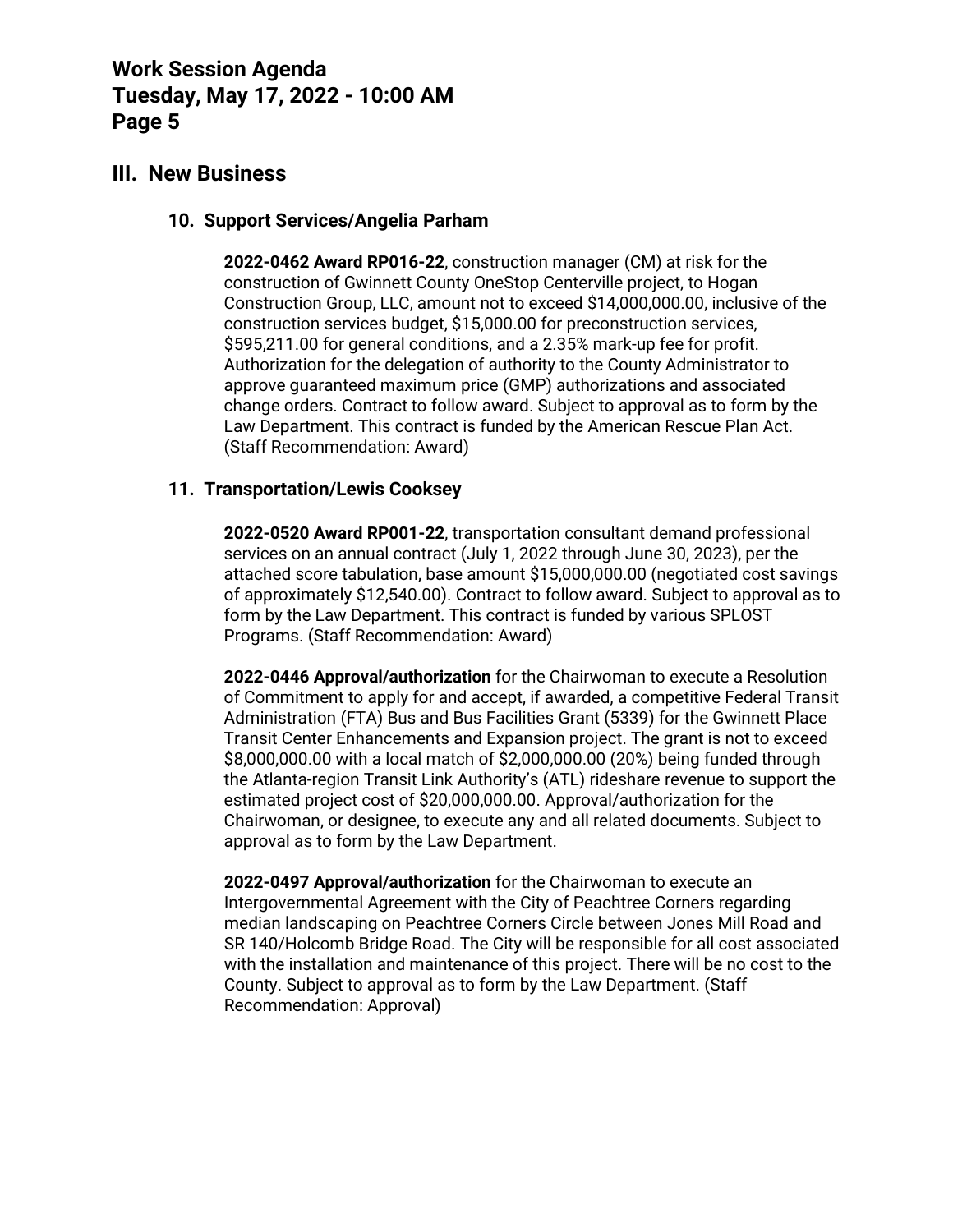## **III. New Business**

#### **12. Water Resources/Tyler Richards**

**2022-0443 Award BL009-22**, pump maintenance and replacement on an annual contract (May 18, 2022 through May 17, 2023), to Goforth Williamson, Inc., base bid \$385,000.00. (Staff Recommendation: Award)

**2022-0489 Award RP012-22**, facility maintenance services on an annual contract (June 28, 2022 through June 27, 2023), to Alberici Constructors, Inc.; Crowder Construction Company; Lanier Contracting Co.; and Western Summit Constructors, Inc., base amount \$20,000,000.00 (negotiated cost savings of approximately \$40,000.00). Contract to follow award. Subject to approval as to form by the Law Department. (Staff Recommendation: Award) (Water and Sewerage Authority Approved on May 9, 2022, Vote 5-0.)

**2022-0464 Approval** to renew BL029-18, purchase of copper tubing on an annual contract (June 22, 2022 through June 21, 2023), with Delta Municipal Supply Co., Inc., base bid \$800,000.00. (Staff Recommendation: Approval) (Water and Sewerage Authority Approved on May 9, 2022, Vote 5-0 .)

**2022-0490 Approval** to renew BL032-21, purchase of water meters on an annual contract (June 21, 2022 through June 20, 2023), with Badger Meter, Inc.; Consolidated Pipe and Supply, Inc.; and Neptune Technology Group, Inc., base bid \$2,250,000.00. (Staff Recommendation: Approval) (Water and Sewerage Authority Approved on May 9, 2022, Vote 5-0.)

**2022-0470 Approval** to renew BL052-19, installation of new water meters on an annual contract (July 4, 2022 through July 3, 2023), with UWS, Inc., base bid \$2,000,000.00. (Staff Recommendation: Approval) (Water and Sewerage Authority Approved on May 9, 2022, Vote 5-0.)

**2022-0493 Approval** to renew BL063-20, replacement of large water meters, 3 inches or larger, on an annual contract (August 19, 2022 through August 18, 2023), with The Dickerson Group, Inc., base bid \$375,000.00. (Staff Recommendation: Approval)

**2022-0488 Approval** to renew BL066-19, trenchless stormwater pipe rehabilitation on an annual contract (August 21, 2022 through August 20, 2023), with IPR Southeast, LLC; Southern Premier Contractors, Inc.; and Vortex Services, LLC, base bid \$12,500,000.00. (Staff Recommendation: Approval)

**2022-0494 Approval** to renew OS004-19, purchase of Allen Bradley Rockwell Automation products on an annual contract (June 22, 2022 through June 21, 2023), with McNaughton-McKay, base amount \$750,000.00. (Staff Recommendation: Water and Sewerage Authority Approved on May 9, 2022, Vote 5-0.)